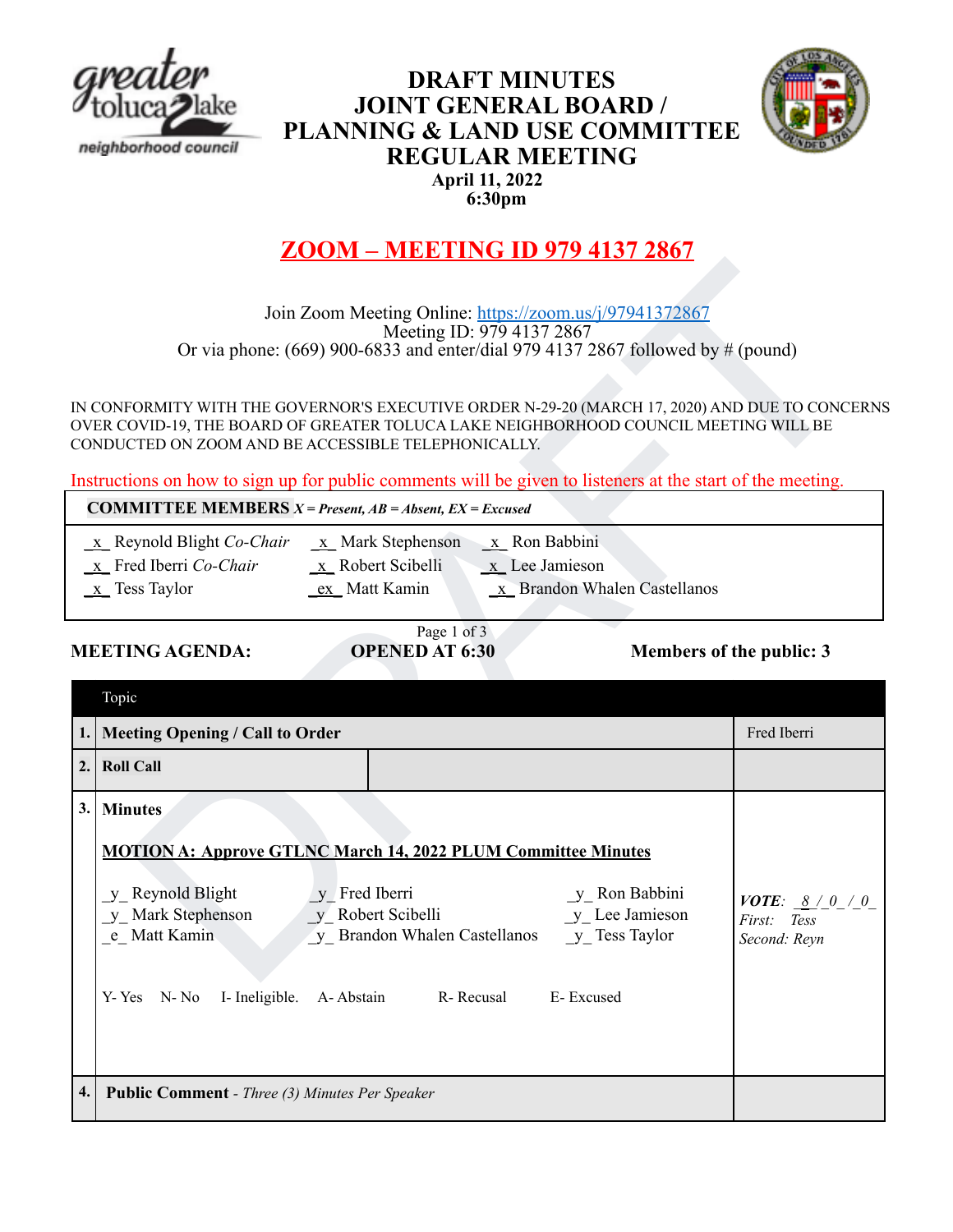| 5. Committee Member News & Announcements                                                                                                                                                                                                                                                                                                                                                                                                                                                                                       |                                                                                         |
|--------------------------------------------------------------------------------------------------------------------------------------------------------------------------------------------------------------------------------------------------------------------------------------------------------------------------------------------------------------------------------------------------------------------------------------------------------------------------------------------------------------------------------|-----------------------------------------------------------------------------------------|
| <b>6.</b> Old Business (Public Comment - Three (3) Minutes per Speaker)                                                                                                                                                                                                                                                                                                                                                                                                                                                        |                                                                                         |
| 6.1 - City Planning Dept. Community Plan Status - May Mtg - who were planners assigned?                                                                                                                                                                                                                                                                                                                                                                                                                                        |                                                                                         |
| 6.2 - 10050 Toluca Lake Ave. - ZA-2021-10087F                                                                                                                                                                                                                                                                                                                                                                                                                                                                                  |                                                                                         |
| <b>MOTION B:</b> To support request for fence height variance @ 10050 Toluca Lake Av.                                                                                                                                                                                                                                                                                                                                                                                                                                          |                                                                                         |
| n Reynold Blight<br>_a_ Fred Iberri<br>a Ron Babbini<br>n Lee Jamieson<br>n Mark Stephenson<br>e Matt Kamin 1. De Jamiesc 1. De Jamiesc 1. De Samiesc 1. De Stephenson<br><u>n</u> Brandon Whalen Castellanos 1. Tess Taylor<br>e_Matt Kamin<br>Forwarded to GTLNC with a recommendation for a NO vote                                                                                                                                                                                                                         | <i>VOTE</i> : $1/5/2a$<br>First: Mark<br>Second: Tess                                   |
| Y-Yes N-No I- Ineligible. A-Abstain R-Recusal E-Excused                                                                                                                                                                                                                                                                                                                                                                                                                                                                        |                                                                                         |
| 6.3 - 10570 Riverside Drive - Mobil Car Wash - ZA-2021-10093 -                                                                                                                                                                                                                                                                                                                                                                                                                                                                 |                                                                                         |
| <b>MOTION C: To support CUP for carwash at 10570 Riverside Drive.</b><br>y Reynold Blight<br>y Robert Scibelli<br>e Matt Kamin<br>y Brandon Whalen Castellanos<br>y Tess Taylor<br>y Brandon Whalen Castellanos<br>y Tess Taylor<br>$y_R$ Ron Babbini<br>$y_L$ Lee Jamieson<br>Forwarded to GTLNC with a recommendation for a YES vote<br>E-Excused<br>Y-Yes N-No I-Ineligible. A-Abstain R-Recusal<br>6.4 - Forman Ave. under 134 bridge - Angled parking status - not returning calls.                                       | <i>VOTE:</i> $\underline{8}/\underline{0}/\underline{0}$<br>First: Tess<br>Second: MArk |
| 6.5 - Update on project 10057-10063 Riverside Drive - Michael gave update - Gelsons is out                                                                                                                                                                                                                                                                                                                                                                                                                                     |                                                                                         |
| 7.<br><b>New Business</b> (Public Comment - Three (3) Minute per Speaker)                                                                                                                                                                                                                                                                                                                                                                                                                                                      |                                                                                         |
| 7.1 - State Legislative Agenda - State Bills with planning significance will be followed and<br>reported back to committee if they are moving forward and have potential local impact.<br>AB 1288 - Silva - Tax Credit<br>AB 1911 - Gabriel - Flex Housing Preservation<br>AB 2006 - Berman -<br>AB 2186 - Grayson -<br>AB 2244 - Wicks - Reduce Parking / Church<br>AB 2334 - Wicks - Density Bonus<br>SB 948 - Becker - Transaction<br>7.2 - List to identify all development projects that come before GTLNC PLUM Committee |                                                                                         |
| Next meeting: Tuesday, May 9, 2022 at 6:30 PM - via Zoom                                                                                                                                                                                                                                                                                                                                                                                                                                                                       |                                                                                         |